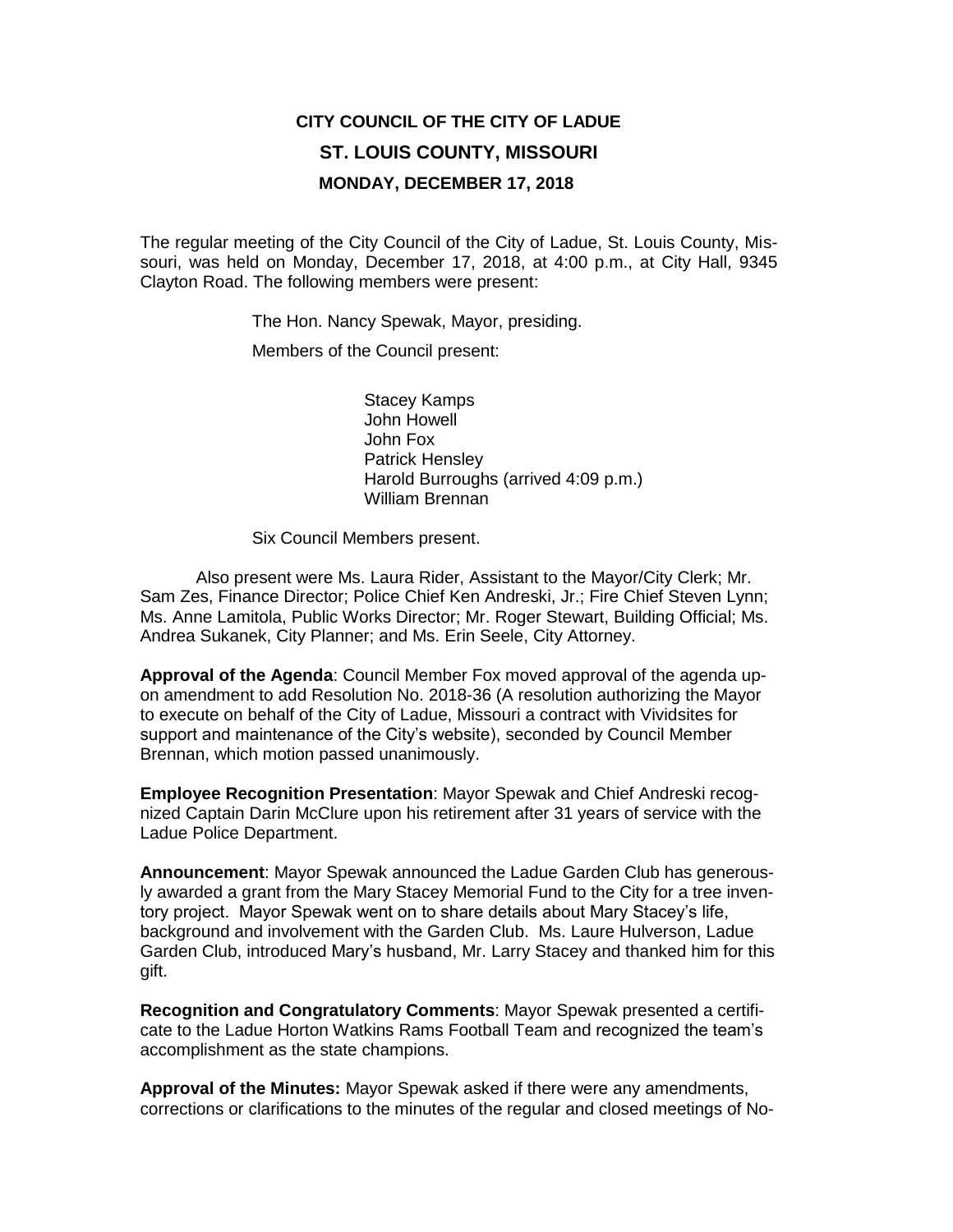vember 19, 2018. Council Member Brennan moved approval of the minutes as submitted for the regular and closed meetings of November 19, 2018, seconded by Council Member Burroughs, which motion passed unanimously.

**Public Forum:** Mr. Ray Potter, 13 Midpark Lane, acknowledged the City lowered the flower pots along Clayton Road but expressed continued safety concerns with other plantings in front of the shops and with trucks making deliveries in front of the businesses in this area instead of delivering at the back entrances.

### **Public Hearings:**

**PH1:** The City Council will hold a public hearing on a recommendation submitted by the Zoning and Planning Commission that the City Council approves an Amendment to Section V to adjust and clarify certain yard setback issues in the Zoning Ordinance #1175.

Council Member Hensley moved to open the public hearing, with second by Council Member Burroughs the motion passed unanimously.

Council Member Fox moved to close the public hearing, with second by Council Member Brennan the motion passed unanimously.

The transcript of the public hearing is attached as part of the minutes.

**PH2**: The City Council will hold a public hearing on a recommendation submitted by the Zoning and Planning Commission that the City Council approves Amendments to Section IV to adjust and clarify the current night lighting restrictions in the Zoning Ordinance #1175.

Council Member Howell moved to open the public hearing, with second by Council Member Brennan the motion passed unanimously.

Council Member Fox moved to close the public hearing, with second by Council Member Brennan the motion passed unanimously.

The transcript of the public hearing is attached as part of the minutes.

**PH3**: The City Council will hold a public hearing on a recommendation submitted by the Zoning and Planning Commission that the City Council approves Amendments to a Special Use Permit for Community School located at 900 Lay Road to add an outdoor pavilion to be used by students and teachers for outdoor learning*.* 

Council Member Burroughs moved to open the public hearing, with second by Council Member Fox the motion passed unanimously.

\*The minutes were amended by adding "Council Member Kamps disclosed she was recently asked to serve on the Community School Finance Committee and her involvement in such committee would not affect her Ladue City Council vote for the outdoor structure that Community School requested an SUP amendment for."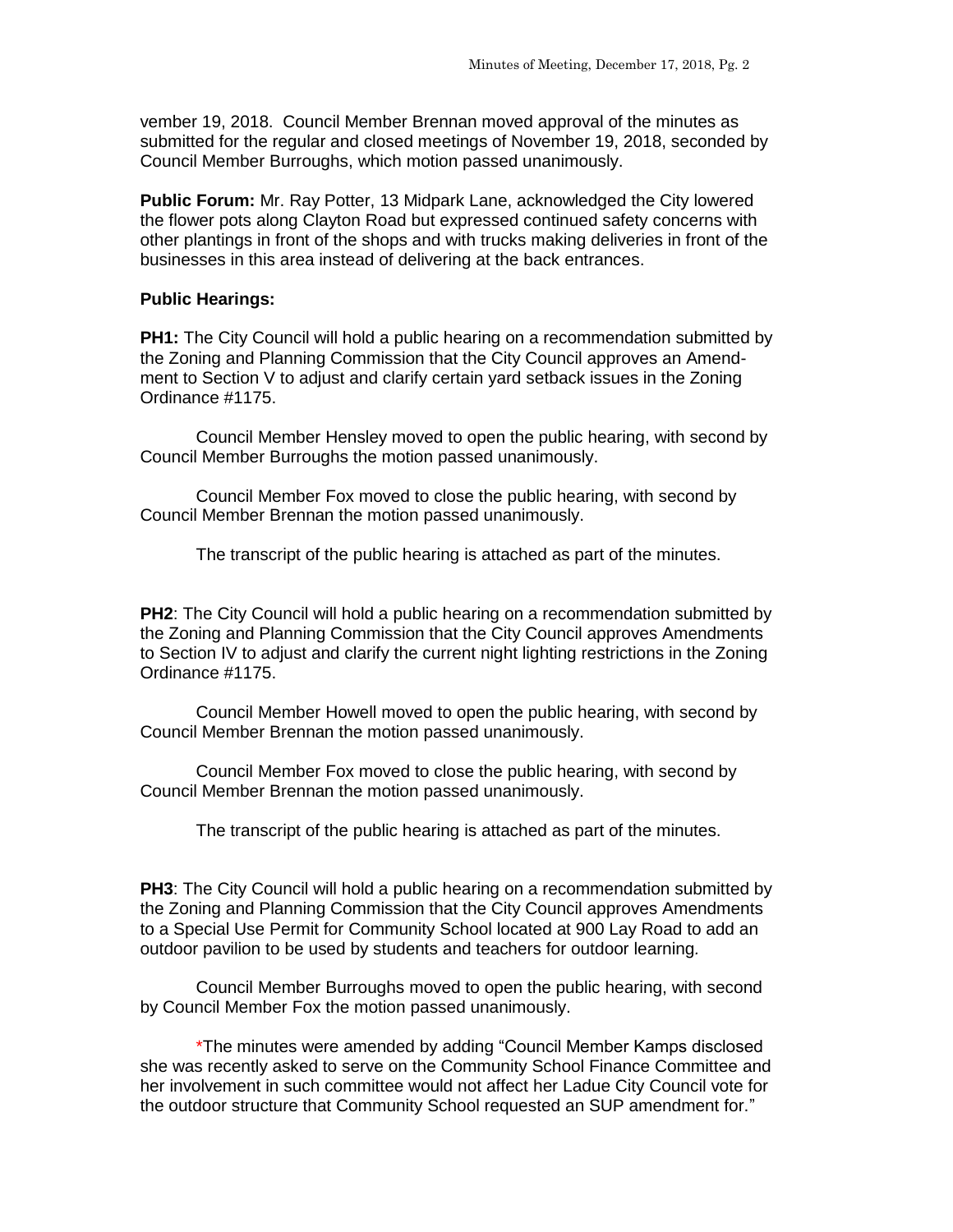Council Member Howell moved to close the public hearing, with second by Council Member Fox the motion passed unanimously, with the exception of Council Member Kamps who abstained from voting.

Council Member Fox moved approval of the Amended Special Use Permit for Community School located at 900 Lay Road to add an outdoor pavilion to be used for outdoor learning, seconded by Council Member Howell, the motion passed unanimously, with the exception of Council Member Kamps who abstained from voting.

The transcript of the public hearing is attached as part of the minutes.

**PH4**: The City Council will hold a public hearing on the report of the Finance, Revenue and Taxation Committee recommending the City's proposed budget for the year January 1, 2019 – December 31, 2019.

Council Member Howell moved to open the public hearing, with second by Council Member Fox the motion passed unanimously.

Council Member Brennan moved to close the public hearing, with second by Council Member Howell the motion passed unanimously.

Council Member Fox moved approval of the 2019 Budget, with second by Council Member Brennan the motion passed unanimously.

The transcript of the public hearing is attached as part of the minutes.

### **Zoning & Planning Matters:**

**ZP1**: Referral to the Zoning and Planning Commission for review and recommendation of an application for a Special Use Permit to open a "health and wellness center" at 9727 Clayton Road in the Granaway Shops complex.

Ms. Sukanek stated the application is for a special use permit in the G1 zoning district for a health and wellness center.

Council Member Fox moved referral to the Zoning and Planning Commission for review and recommendation of an application for a Special Use Permit to open a "health and wellness center" at 9727 Clayton Road in the Granaway Shops complex, seconded by Council Member Hensley which motion passed unanimously.

**ZP2:** Referral to the Zoning and Planning Commission for review and recommendation of an application to establish a Planned Development District at the Rock Hill Quarries site at 1233 North Rock Hill Road.

Ms. Sukanek explained the application is for a general development plan. The application and plan appear to comply with the basic requirements in the City's new district; 1) site is greater than 40 acres in size; 2) proposed district is contiguous with the municipal boundary of the City; 3) proposed district will have a mix of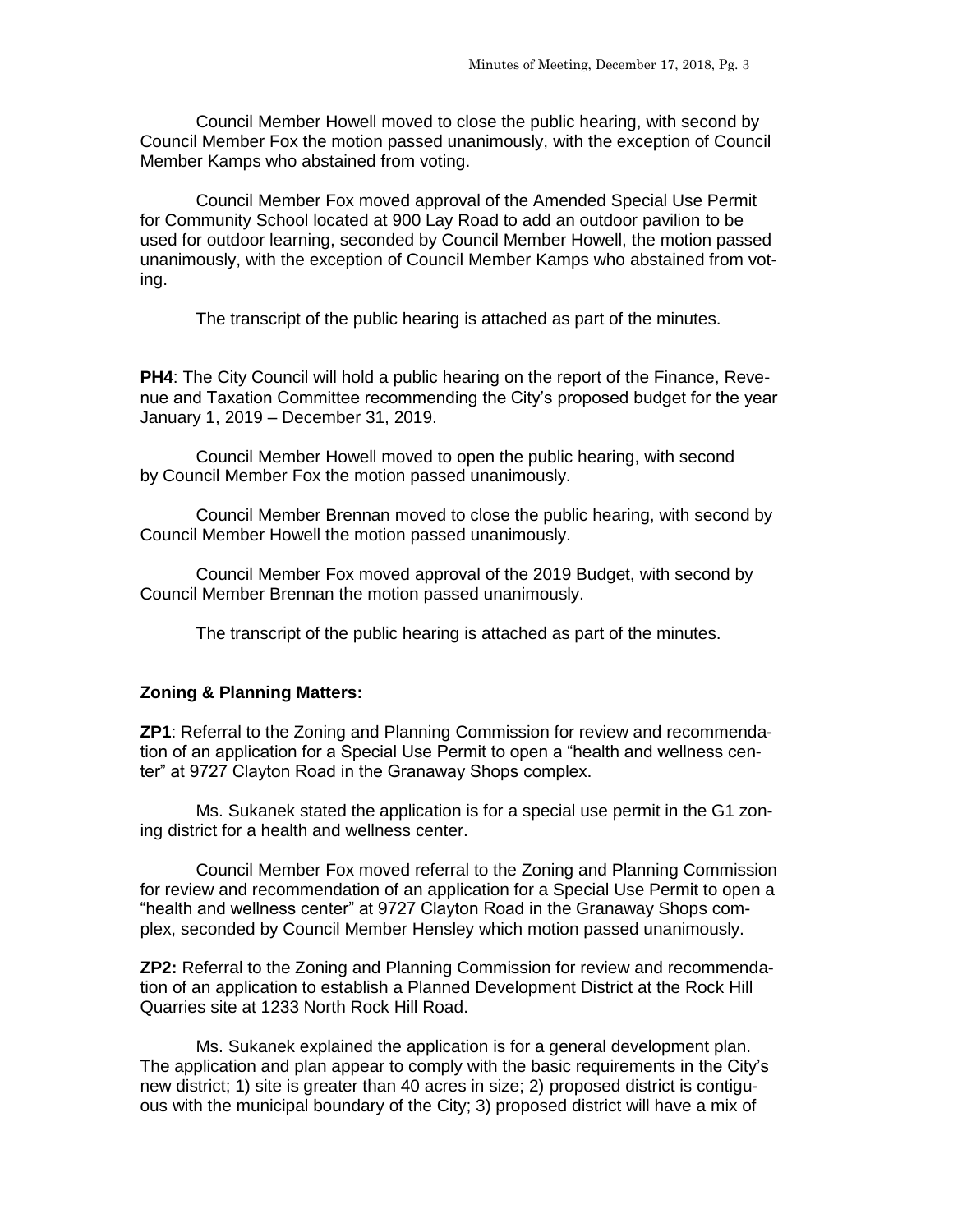uses; 4) proposed pattern of development cannot be achieved under a base zoning district; 5) proposed uses improve the current industrial nature of the site and support the goals of the comprehensive plan that this industrial site be adapted into quality low-rise buildings with a mix of commercial, retail and residential uses.

Council Member Fox inquired about the four alternative plans and the effect on the floodway. Ms. Sukanek explained that as the review process progresses the applicant will narrow it down to one plan. There are a number of agencies that will review the plan because of the floodway involvement including FEMA, DNR, MSD and the City's Flood Plain Administrator.

Mayor Spewak pointed out a few items for the Zoning and Planning Commission to consider including storm water, potential traffic signals at the access road to the development and at Old Warson, a traffic study showing the impact on McKnight Road from Litzininger to the Highway and Litzsinger to Lindbergh.

Discussion ensued and it was noted the roads within the development will be maintained by the developer and a provision in the Code requires amenities in the residential portion of the development.

Council Member Fox moved referral to the Zoning and Planning Commission for review and recommendation of an application to establish a Planned Development District at the Rock Hill Quarries site at 1233 North Rock Hill Road, seconded by Council Member Kamps, which motion passed unanimously.

### **New Business: Proposed Legislation:**

**Bill No. 2215** – An ordinance to amend Section V of Ordinance 1175 – the Zoning Ordinance of the City of Ladue, St. Louis County, Missouri – to amend certain requirements regarding accessory structures and other yard and setback requirements in Ladue.

Mayor Spewak read Bill No. 2215 followed by a second reading by Council Member Howell.

Council Member Fox moved to continue Bill No. 2215, with second by Council Member Kamps the motion passed unanimously.

**Bill No. 2216** – An ordinance to amend Section IV of Ordinance 1175 – The Zoning Ordinance of the City of Ladue, St. Louis County, Missouri – to amend the requirements and restrictions regarding outdoor lighting in Ladue.

Council Member Hensley moved to continue Bill No. 2216, with second by Council Member Fox the motion passed unanimously.

**Bill No. 2217** - An ordinance authorizing the Mayor to execute on behalf of the City of Ladue, Missouri an agreement with the Missouri Office of State Courts Administrator regarding services relating to the Show Me Courts court automation software and implementation process and imposing a court automation fee on municipal ordinance cases to assist in payment therefor.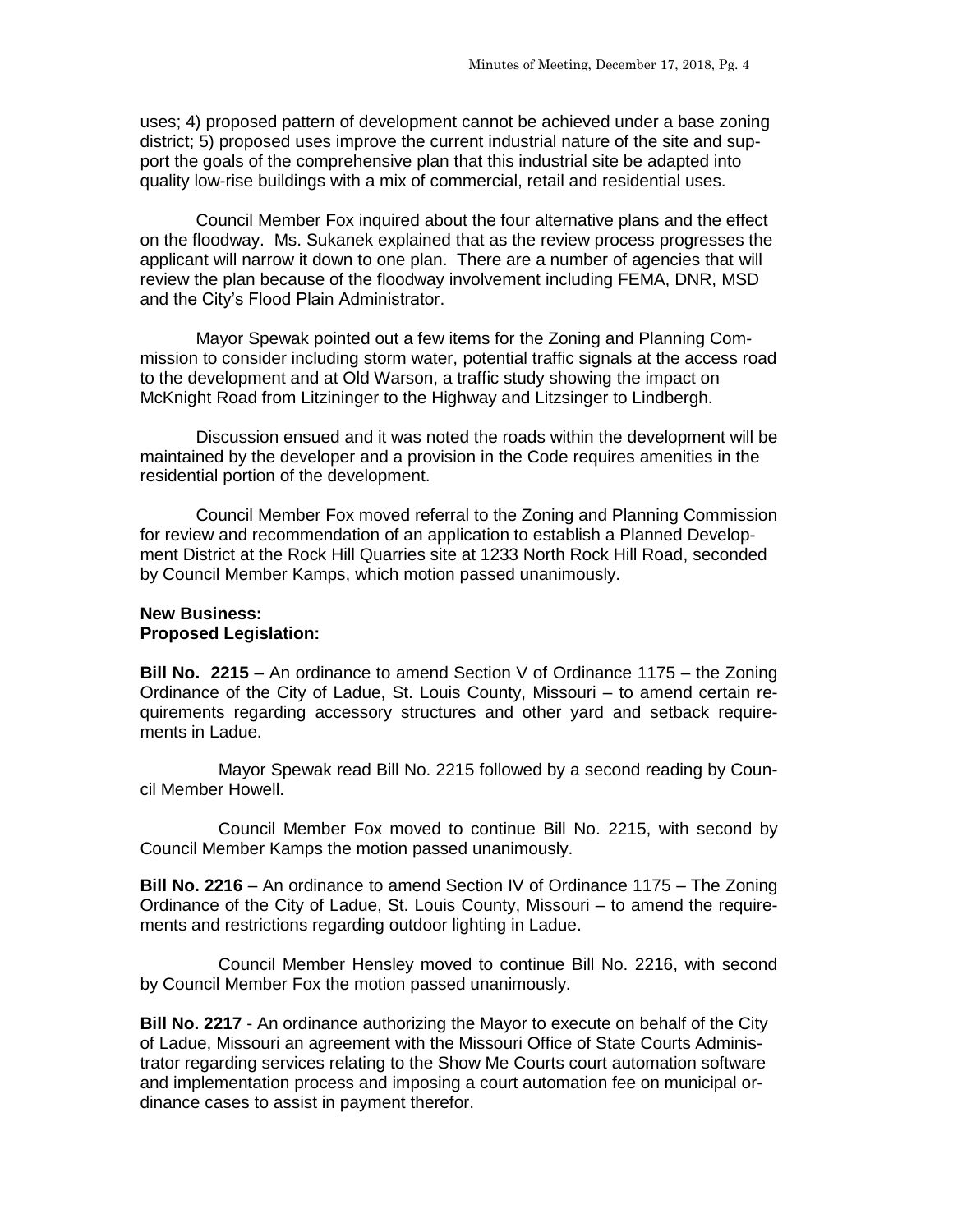Mayor Spewak read Bill No. 2217 followed by a second reading by Council Member Hensley.

Ms. Rider provided a brief overview of the on-going changes to the operating rules for municipal courts throughout the state. Ladue Municipal Court, along with all St. Louis County Municipal Courts, is required to transition to Show-Me Courts software being developed by the Office of State Courts Administrator (OSCA). The ordinance presented authorizes the Mayor to execute the agreement with OSCA and the collection of a seven \$7.00 surcharge for the State Court Automation Fund which will be distributed to the Department of Revenue. Ladue Court is in Group 4 of the Show Me Court software implementation plan with a live date of March 1, 2019.

Council Member Howell moved approval of Bill No. 2217 with second by Council Member Burroughs, and the roll call vote thereupon was as follows:

| <b>Council Member Howell</b>    | "Aye" |
|---------------------------------|-------|
| <b>Council Member Kamps</b>     | "Aye" |
| <b>Council Member Hensley</b>   | "Aye" |
| <b>Council Member Burroughs</b> | "Aye" |
| <b>Council Member Fox</b>       | "Aye" |
| Council Member Brennan          | "Aye" |

 There being six aye votes and zero nay votes the motion passed unanimously.

**Resolution No. 2018-33 –** A resolution authorizing the Mayor to execute on behalf of the City of Ladue, Missouri a contract with Municipay LLC to offer acceptance of credit and debit card payments for City services and processing of same on behalf of City Departments and Municipal Court.

Ms. Rider explained the resolution and agreement presented is in response to requests from citizens, businesses and contractors looking for the option of paying for city services with a credit card. After reviewing different options, Municipay was the recommended vendor that best met the City's desire to offer alternative payment solutions with lower convenience fees to the cardholder. There are no fees to the City and compliance requirements are the responsibility of Muncipay. Ms. Rider recommended terminating the agreement with the current vendor the Municipal Court is using for online credit card payments in order to use a single source for all departments.

Council Member Hensley moved adoption of Resolution No. 2018-33, with second by Council Member Kamps the motion passed unanimously.

**Resolution No. 2018-34** – A resolution authorizing the Mayor to execute on behalf of the City of Ladue, Missouri a Work Order with CBB for engineering consultant services under the On-Call Professional Services Contract for a Traffic Engineering Study for Warson Road at Conway Road and Ladue High School.

Ms. Lamitola stated Resolution Nos. 2018-34 and 2018-35 both fall under the City's on-call engineering services. The first resolution calls for a traffic study for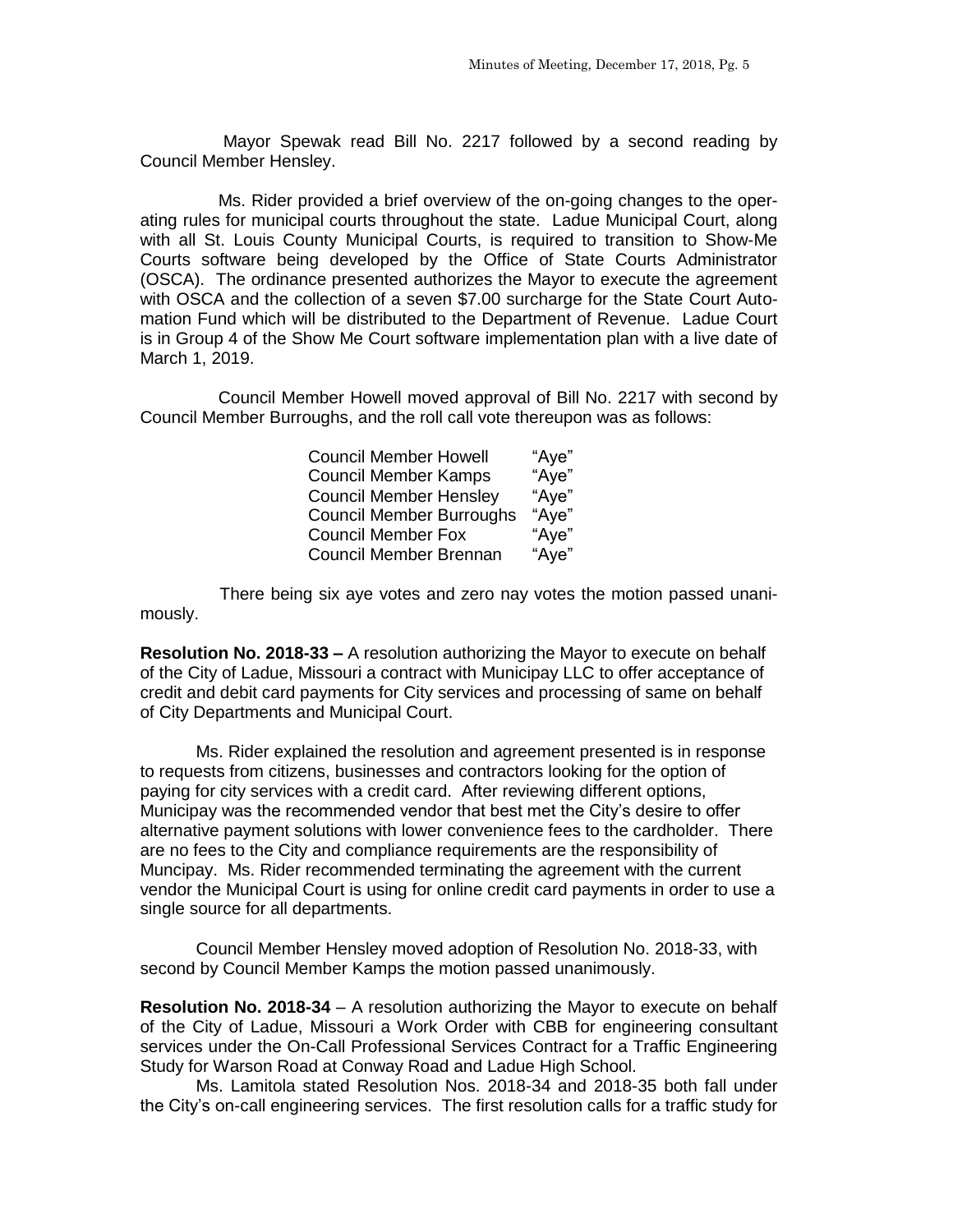the intersection of Warson at Conway which has been on the City's list of problematic intersections for some time. Motorists experience long delays during morning and afternoon peak hours and during school drop-off and dismissal. The cost for the study is \$16,200.00. Funding has been included in the 2019 Road and Bridge Fund budget. The Public Works Committee has reviewed the work order and recommends approval.

Council Member Fox moved adoption of Resolution No. 2018-34, with second by Council Member Hensley the motion passed unanimously.

**Resolution No. 2018-35** – A resolution authorizing the Mayor to execute on behalf of the City of Ladue, Missouri a Scope of Services with CMT for engineering consultant services under the On-Call Professional Services Contract for completion of the Transportation Improvement Program (TIP) Application for Dielman Road Improvements.

Ms. Lamitola explained in 2015 the City applied for Transportation Improvement Program (TIP) funds for Dielman Road, but was unsuccessful. At the time, one drawback to the project was lack of connectivity for the proposed sidewalk. The City plans to apply for funding again for the project. Ms. Lamitola expressed her belief that the project will score higher this time for two reasons; the connectivity to Dielman Road sidewalks that will be constructed by Olivette and the deteriorated pavement condition which provides additional points for the application. The cost for the services is \$6,910 with funding included in the 2019 Road and Bridge Fund budget. The Public Works Committee has reviewed the scope of services and recommends approval.

Council Member Hensley moved adoption of Resolution No. 2018-35, with second by Council Member Burroughs the motion passed unanimously.

**Resolution No. 2018-36** - A resolution authorizing the Mayor to execute on behalf of the City of Ladue, Missouri a contract with Vividsites for support and maintenance of the City's website.

Ms. Rider reported Vividsites was the creator of the City's current website and has performed minimal support and maintenance the past few years without a contract. The website needs security enhancements, content management software updates, and the City will need assistance with  $3<sup>rd</sup>$  party links, so Vividsites has requested a contract for these enhanced services with an initial six month term of \$600 per month.

Ms. Rider requested adoption of the resolution authorizing the Mayor to execute the contract with Vividsites.

Council Member Howell moved adoption of Resolution No. 2018-36, with second by Council Member Hensley the motion passed unanimously.

Ms. Seele reported that a property owner on Winding Ridge has discovered the fire hydrant does not have sufficient water flow for fire suppression. The property owner is drafting a letter to Missouri American Water requesting they replace their infrastructure and thought the letter may be more persuasive if they have the sup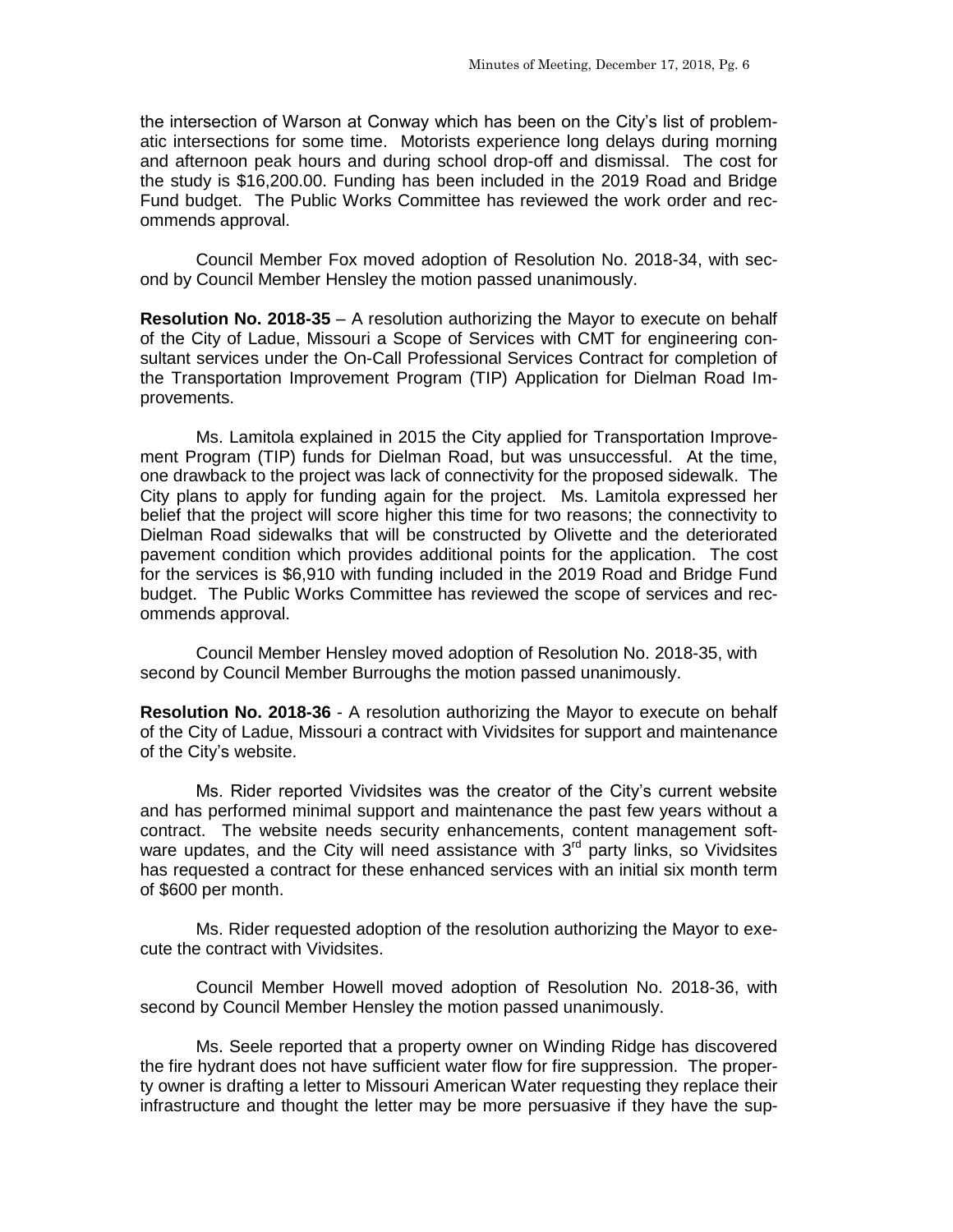port of the City. Ms. Seele stated the City supports that replacement would be the responsibility of Missouri American Water and requested authorization for the Mayor to join the letter.

Council Member Fox moved authorization of the Mayor joining the letter to Missouri American Water, with second by Council Member Burroughs the motion passed unanimously.

### **Financial Matters:**

Mr. Zes requested approval of an amendment to the 2018 Budget for \$393,000.00 to Account 4750-6-00 Capital Expenditures – Debt Service Principal, which was the remaining balance in the Fire House Project Fund that was applied to debt service.

Council Member Fox moved approval of the amendment to the 2018 budget, with second by Council Member Hensley the motion passed unanimously.

The Council reviewed the **vouchers for payment** for the month of November 2018. Council Member Burroughs moved their approval, seconded by Council Member Hensley, which motion passed unanimously.

The Mayor and Council reviewed the Treasurer's and Collector's reports for November 2018. The Mayor ordered the reports filed for information.

The Mayor and Council reviewed the Financial Report for November 2018. The Mayor ordered the report filed for information.

The Mayor and Council reviewed the Cash Flow Summary for November 2018. The Mayor ordered the report filed for information.

The Mayor and Council reviewed the Delinquent Real Estate Tax Report for November 2018. The Mayor ordered the report filed for information.

#### **Department Reports:**

**Fire Department:** The Mayor and Council reviewed the Fire Department Activity Report for November 2018. The Mayor ordered the report filed.

Chief Lynn reported on a recent significant fire event.

**Police Department:** The Mayor and Council reviewed the Police Activity Report for November 2018. The Mayor ordered the report filed.

**Public Works Department:** The Mayor and Council reviewed the Public Works report for November 2018. The Mayor ordered the report filed.

Ms. Lamitola reported that the Lay Road project final contract amount came in under the original contract amount by \$30,000. Leaf removal continues six days per week with the exception of the week of Christmas when City offices will be closed on Christmas Day.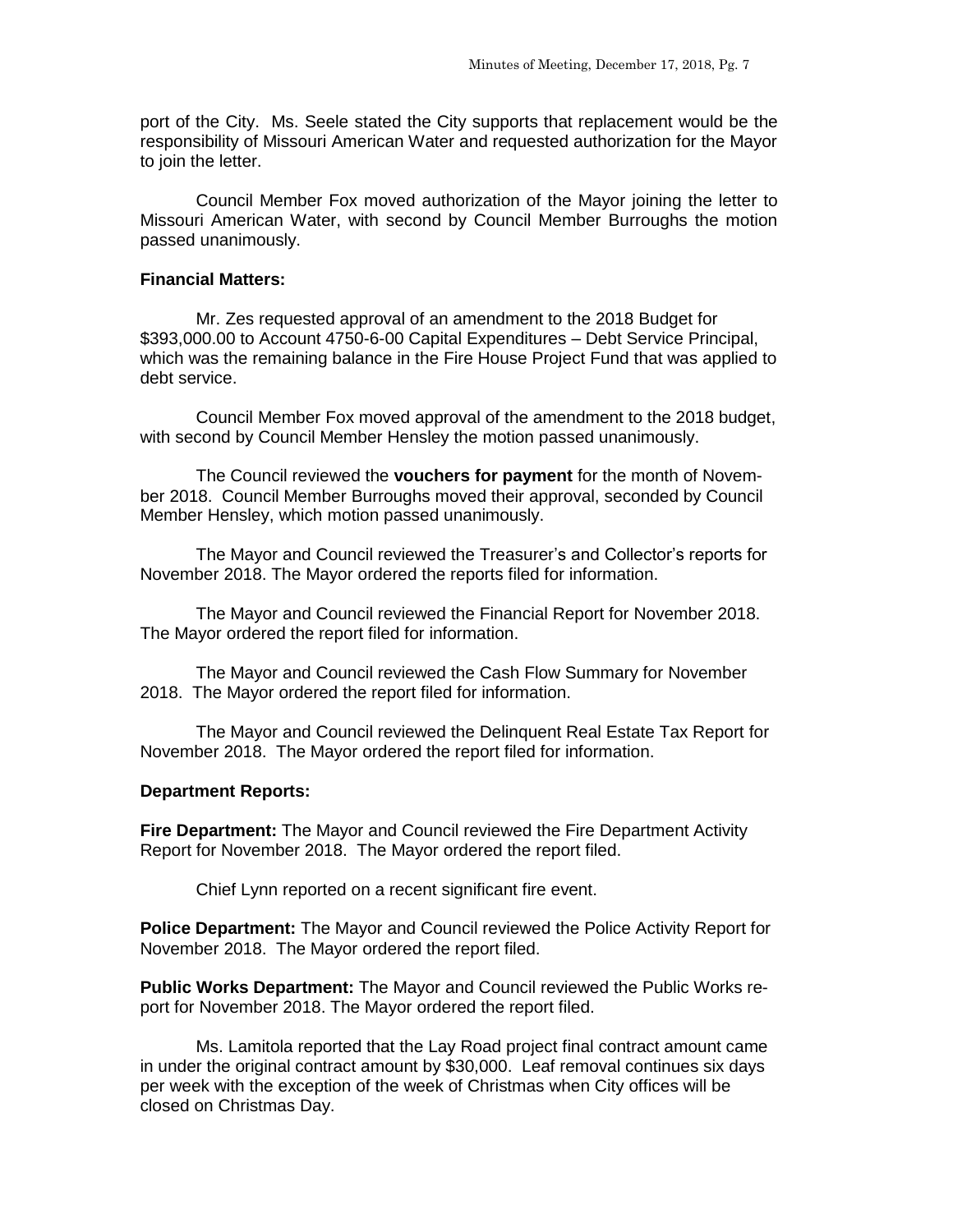Discussion ensued regarding closing City offices on Christmas Eve because it falls on Monday this year. Council granted the closing of City offices on Christmas Eve.

**Building Office Report:** The Mayor and Council reviewed the Building Office report for November 2018. The Mayor ordered the report filed.

M**unicipal Court:** The Mayor and Council reviewed the Municipal Court Report for November 2018. The Mayor ordered the report filed.

**Administration/City Clerk**: Ms. Seele had nothing to report.

### **Committee Appointments**:

Mayor Spewak requested approval of the appointment of Jim Adams as a member of the Storm Water Advisory Committee to complete the term of Trae Meyr through 2019.

Council Member Hensley moved approval of the appointment, with second by Council Member Fox the motion passed unanimously.

Mayor Spewak requested approval of the reappointment of members to var-Ious City committees and boards.

Council Member Fox moved approval of the re-appointments, with second by Council Member Hensley the motion passed unanimously.

Mayor Spewak noted the next Council meetings are scheduled for Tuesday, January 22, 2019, and Tuesday, February 19, 2019.

Mayor Spewak advised there were items for discussion in executive session involving litigation, legal matters and/or confidential communications between the Council and its attorneys pursuant to RSMo. Section 610.021 (1).

Council Member Fox moved to go into closed session for discussion of litigation, legal actions and/or any confidential or privileged communications from the City Attorney pursuant to RSMo. 610.021 (1), seconded by Council Member Kamps and the roll call vote thereupon was as follows:

| <b>Council Member Kamps</b>     | "Aye" |
|---------------------------------|-------|
| <b>Council Member Hensley</b>   | "Aye" |
| <b>Council Member Burroughs</b> | "Aye" |
| <b>Council Member Fox</b>       | "Aye" |
| Council Member Brennan          | "Aye" |
| <b>Council Member Howell</b>    | "Aye" |